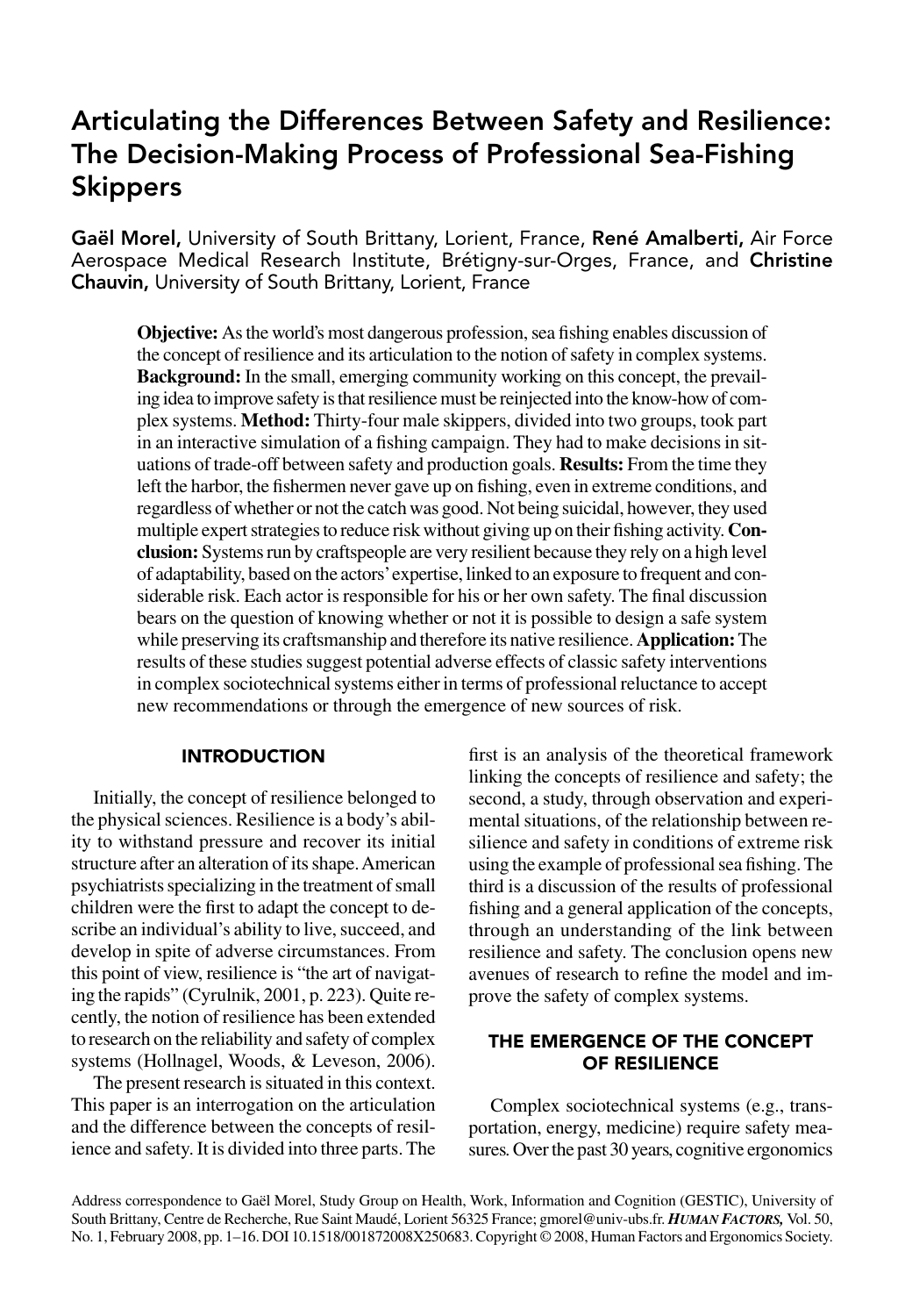has provided many description frameworks. The earliest efforts focused on the reliability of the human factor and the suppression of human error (e.g., the technique for human error rate prediction: Swain, 1964). The total eradication of human error was quickly abandoned as an objective (being unrealistic from a simple theoretical viewpoint), and safety naturally evolved toward a more systemic perspective (Rasmussen, 1986; Reason, 1990). In parallel, and in Rasmussen's (1986) footsteps, Hollnagel and Woods (1983) and Woods (1987) focused on the conditions of a better humanmachine cooperation in which a system's risks would be perceived through its interaction dynamics, rather than through the risk of failure of single components within the system – the machine on one hand, the human on the other (the concept of joint cognitive systems).

Starting in the 1990s, a large community of researchers began working along these lines, in a trend notable for three strong points: an interest in complex dynamic situations (aeronautics, railways, nuclear plants, metallurgy, military situations); an interest in fieldwork and the safety decisions actually made by operators (naturalistic decision making: Klein & Zsambok, 1997; ecological safety: Amalberti, 2001a; Hoc & Amalberti, 2007); and an interest in limiting the traps or surprises that could arise from ill-designed automation (Billings, 1997; Woods, Johannsen, Cook, & Sarter, 1994).

The concept of resilience is a natural offspring of these original approaches, all focused on the control of safety in complex dynamic systems in the real world. The concept relates to relevant actions or strategies situated in three temporal horizons, of which the first is to imagine the catastrophe before it takes place. The example of Hurricane Katrina (New Orleans, August 29, 2005; Westrum, 2006) revealed that the potential for this catastrophe was known and even subjected to analysis through simulations of the events that could occur. Unfortunately this information was not acted upon – hence the poor response.

The second temporal horizon is to adapt to a critical situation and produce reasonable solutions in real time (Three Mile Island or Chernobyl in the nuclear industry, as examples of poor resilience, vs. instances of good resilience, such as the successful Israeli medical response to bus bombing; Cook & O'Connor, 2005). The third is to manage the fallout from the accident, to the point of deciding a company's success or failure – for example, the good resilience of the Concorde owners after the Paris crash of July 25, 2000 (Amalberti, 2006) versus the bad resilience of many companies for which one accident contributed to bankruptcy (TWA, Swissair).

Resilience provides full and adequate answers to these three levels because it allows operators to anticipate the unexpected so as to avoid it, to manage it when it does happen, and to survive the fallout after it has happened, in terms of reputation, image, and legal penalties (see, e.g., Wreathall's, 2006, definitions).

In other words, resilience could be described as a system's ability to resist a wide variety of demands from its whole domain of operation. The wider and better controlled the open performance domain is, the higher the level of resilience. This performance domain is continuously moving and expanding, either (a) occasionally, in reaction to an exceptional situation, or, more often, (b) as a result of a gradual opening associated with better personal and in-service experience. This last point brings the discussion back to the pivotal question of trade-off between safety and performance. Often, the advantages of increasing production are immediately perceived and the domain opens out, whereas the associated risk taking implies only drawbacks for safety at a later point in time. The proper resilience adjustment for a system caught in this voluntary or tacit increase in risk taking, with a view to immediate profits, has become a core topic for the study of resilience (Flin, 2006; Woods, 2006a).

Flin (2006) reported that earlier accounts of air or rail disasters revealed an erosion of managerial resilience. She considered the resilience of middle-level managers as a vital component of organizational safety. She also considered three kinds of skills that characterize managerial resilience in relation to safety: (a) diagnosis (the ability to detect the signs of an operational drift toward a safety boundary); (b) decision making (the ability to choose the appropriate action to reduce the diagnosed level of threat to personnel or equipment); and (c) assertiveness (the ability to persuade other members of staff that production has to be halted or costs sacrificed).

As can be seen, resilience is related to the capacity for recognizing the problem and making a safe decision in adverse conditions, possibly giving up the potential benefits. The problem is that the arbitration is often not that simple. The joint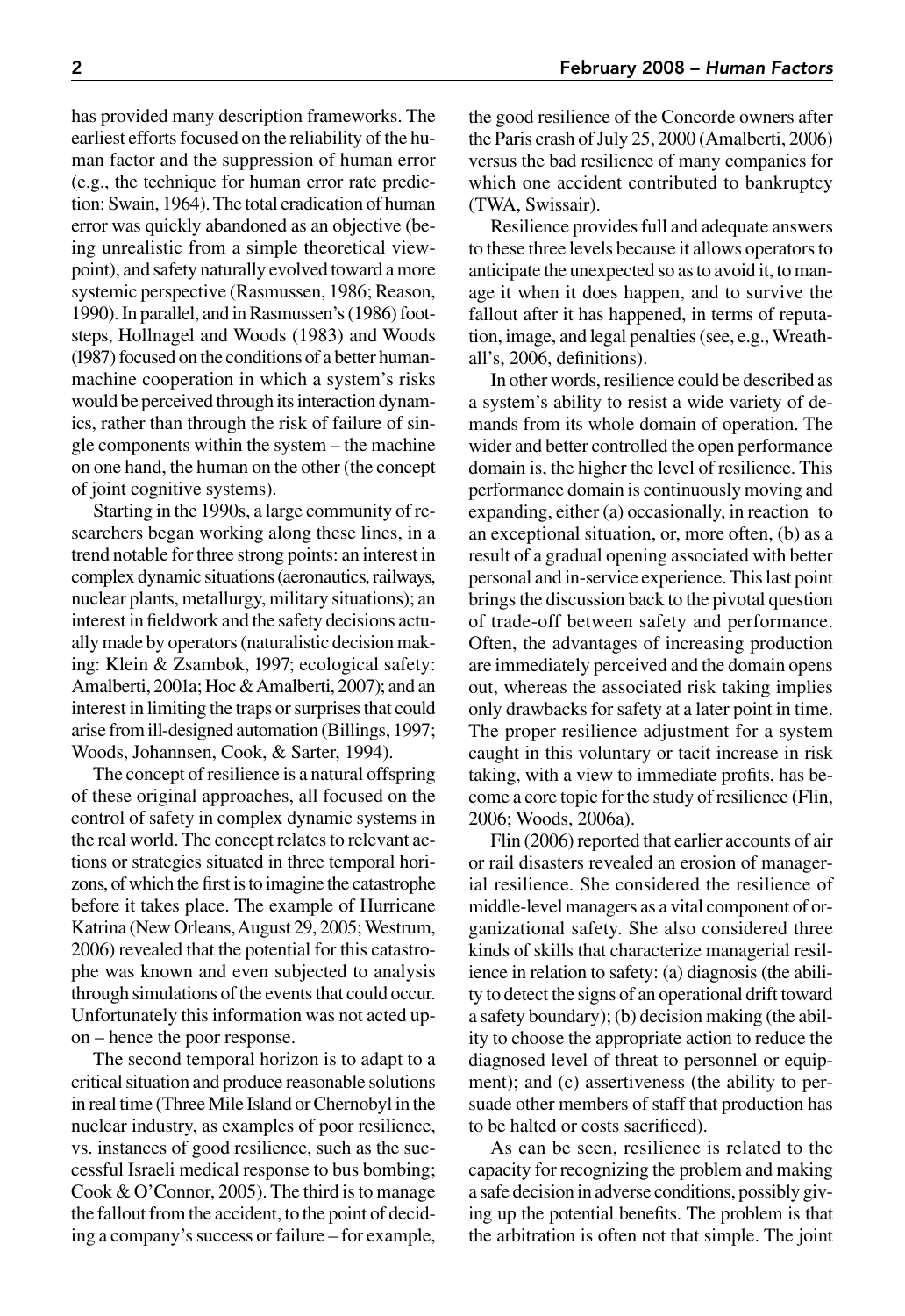system made by humans and situations is also a matter of available cognitive capacities (whether they are natural or artificial). The feeling of danger fundamentally depends on these joint capacities and their reflexive perception by actors. Hence, another reading of resilience could consider the range of controllable situations as a matter of a natural expansion of expertise and thus determine that a more resilient system is a more knowledgeable system capable of maintaining safety and gains, neither of which excludes the other, in a larger range of situations.

Bad resilience could then be considered as the result of a triple force: poorly developed extended competencies, poor or incorrect reflexivity (metacognition), and last, but not least, difficulty in giving up when facing the boundaries of controllable area.

Woods (2005, 2006a) introduced the concept of "sacrificial decisions" to characterize this complex safety/performance conflict management and gave the *Colombia* accident as a most relevant example (Woods, 2005). The National Aeronautics and Space Agency had a culture of success, and its staff was used to performing in challenging conditions regarding both time frames and finances; for reasons of national pride and prestige, there was a great deal of pressure to turn in an immediate success. The trade-off thus naturally leaned toward risk taking, a risk which was moreover judged to be acceptable and controllable, considering the institution's know-how. The same ideas had already been clearly set out a few years earlier, in a study on risk taking in surgery, in the field of laparoscopy (Dominguez, Flach, McDermott, McKellar, & Dunn, 2004). Surgeons continually assess whether the patient's best interests might be served by converting a laparoscopic case to an open-incision one.

This trade-off is quite fundamental and has always plagued discussions of safety – the safest aircraft never flies, the safest anesthesia is never given – so that all operators in risky domains must find and adjust the balance between acute "fasterbetter-cheaper" goals (or the tactics that will help to achieve these goals) and chronic goals such as safety.

However, outside of the small circle of those who promote the concept, the questions (and perhaps the confusions) around the emerging notion of resilience are still widespread. It is not easy to grasp what it really represents.

For many professionals and scientists, the word *resilience* is only the fashionable "emperor's new clothes" of research on work-related safety, after the vogue in recent years of notions such as workload and situation awareness. In this line of thought, the notion of resilience is sometimes associated with any action designed to improve a system's safety: The safer the system, the more it is said to be resilient. Others imagine that the concept describes an "extra coat" paving the way to ultrasafety – a safety know-how that, once acquired, would complete, through specific new rules, a conventional safety plan that is already based on the usual restrictions, mandatory equipment, rules, and control protocols. The reality is probably more complex and also more of a paradox (Amalberti, 2001b, 2006).

If the notion of resilience refers to the ability to recognize, adapt to, and handle unanticipated perturbations (this would imply that resilience is concerned with monitoring the boundary conditions of the current model of competence; Woods, 2006a, p. 19), it can be postulated that the professions and practices most often exposed to such situations have acquired know-how in how to survive them and are, consequently, particularly resilient professions.

This opens the greatest paradox of all: The activities and professions most frequently exposed to unexpected, critical, unbalancing situations are those in which the greatest risks are taken. For instance, the best mountain climbers are known for their ability to survive in exceptional and perilous situations; each climb into the Himalayas is a source of surprises. However, mountain climbing in the Himalayas is the world's most dangerous sport, with a fatality rate close to 1 death out of 10 ascents.

This shows that the relationship between resilience and safety is much more complex than a simple, cumulative way of improving safety. To test this relationship even more explicitly, we will now analyze the behavior of a high-risk profession – sea fishing – and attempt to understand and model the safety management and resilience of this activity. Seafaring in general is a domain known for its harsh working conditions (conditions at sea, condition of the ships, economic competition, etc.). Eighty percent or more of major marine accidents are caused by human error or organizational error (Hetherington, Flin, & Mearns, 2006).

Perrow (1999) stressed the fact that the human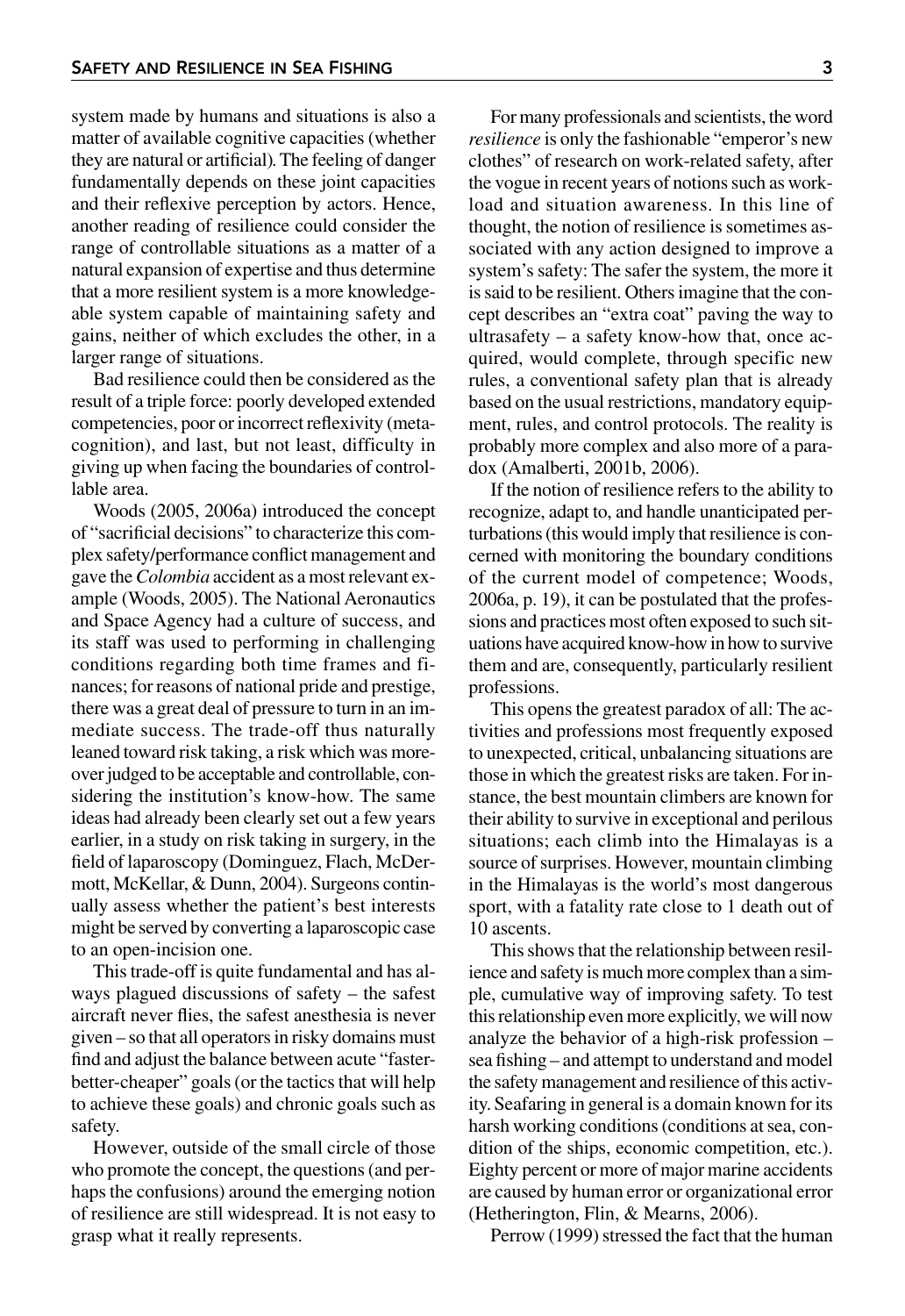factor has always been preeminent aboard ships, whatever their size and complexity, and that ship captains are faced, more than most deciders, with the problem of having to choose between safety and performance criteria. Perrow (1999) brought up the accident of the *Torrey Canyon* (the first of the big supertankers, capable of carrying a cargo of 120,000 tons of crude oil), which wrecked off the western coast of Cornwall in 1967 and caused an environmental disaster because the captain, for the sake of saving 6 hr, decided to take a direct route through the Isles of Scilly.

In seafaring, the trade-off between production and safety is all the more difficult because it occurs within a highly demanding context characterized by fatigue, extreme weather conditions, and stress. All these conditions are more extreme in the sea-fishing industry, which represents a genuine textbook case for the study of resilience, and of trade-offs between safety and performance.

## THE SOCIOTECHNICAL SYSTEM OF THE SEA-FISHING INDUSTRY

#### Characteristics of the Sea-Fishing System

The model studied here is that of professional sea fishing. In this paper, we will focus on deep-sea fishing as practiced by 20- to 24-m trawlers (usually with a crew of five, for fishing tours of 4–14 days). This choice is justified by recent studies (Morel, 2005, 2007) showing that this fleet is highly accident prone. The main risk factors identified are intensive work rhythms, a hostile and changing environment, and the exposure of the crew to critical risks specifically linked to the trawling activity (handling the fishing equipment, hooking the fishing equipment onto the seabed, etc.).

*Aparadoxical system.* The sea-fishing system, as is typical of craft-style activities, is characterized by a major paradox that has been pointed out by previous studies on the subject (Morel, 2006; Morel & Chauvin, 2006): This system is highly regulated and yet is unable to achieve a high safety level. Morel (2006) explained that this paradox is the consequence of regulations aimed at preserving the resource rather than ensuring the safety of the people exploiting it. Furthermore, the international conventions dealing with fishing safety are not applicable to vessels less than 24 m in length, and yet these make up 99% of the fishing fleet worldwide. Finally, the sailors' safety depends for the greatest part on the decisions made at sea, on board, by the fishing skippers.

*A system that is objectively unsafe, economically fragile, and technically efficient.* Sea fishing is a difficult profession, but the fishers'income has been maintained at a fairly high level, giving them (in France and the rest of Europe) an enviable social position in small ports, where employment in other fields is often precarious. In the deep-seafishing category, the vessels are often technologically sophisticated and equipped with advanced electronics; fishing over the season is aligned on the maximum authorized quotas.

In short, sea fishers live fairly well. However, their standard of living is critically dependent on the authorized fishing quotas, and their standard of safety is very low.

Sea fishing is the world's most dangerous occupation (International Labour Office, 1999; Kaplan & Kite-Powell, 2000; Marine Accidents Investigation Branch, 1995; Wang, Pillay, Kwon, Wall, & Loughran, 2005). The risks incurred by sea fishers include many different types of injury (falling overboard; being cut, burned, or crushed, etc.), which can cause major damage and even be fatal. In France, in the year 2000, the frequency of workrelated injuries in "ordinary" professions was 44 per 1,000 workers; among sea fishers, the rate was 143 injuries per 1,000 workers (Chauvin & Le Bouar, 2007). Moreover, the rate of fatalities is much higher in this industry than in any other sector of activity. The figures for the year 2000 were 100 fatalities a year per 100,000 sailors, as opposed to 15 per 100,000 in the building trade industry (considered to be a high-risk sector) and 5 per 100,000 in other fields. These findings are not limited to France (Food and Agriculture Organization, 2001).

The few formal safety rules in this industry primarily involve steering and right-of-way regulations (with a privilege granted to vessels in the process of fishing), mandatory training, the presence of on-board technical devices, and technical rules applied to the vessels. Good practices and safety recommendations, brought up in interviews with professionals and insurers, are more numerous: the safety lines tying the fishermen to the vessel, the wearing of safety equipment, the safe positions of the crew on deck, the limits put on the fishing effort according to the state of the sea and the weather, the correct behavior over certain types of seabed (limiting or avoiding hooking onto the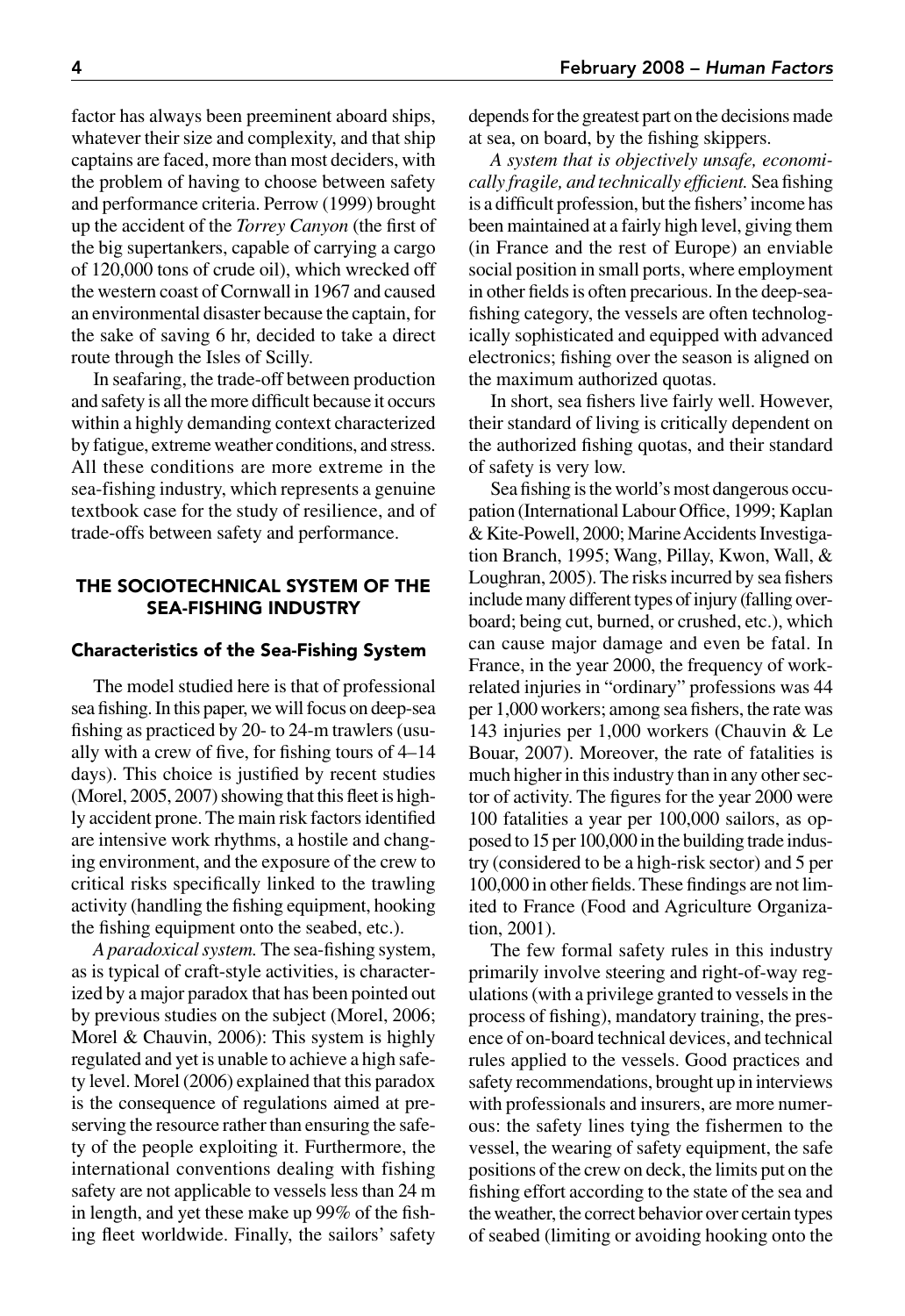seabed with the fishing gear), the correct behavior of the man in the wheelhouse on watch (normally, a crew member is always on the bridge as a lookout and to manage anticollision activities), and so forth.

## SIMULATION OBSERVATIONS

The objective of this experimental phase is to study the fishing skippers'decision-making process by placing them in (simulated) situations of conflict between production and safety. The study is based on a previous cognitive work analysis, which provides the basis for setting up the events of the simulated fishing campaign and for understanding the responses and judgments of the participating skippers. The scaled world study creates conditions for focused observations directly on the phenomena of interest. The study focuses on the phenomena through the addition of contrasting conditions of observation over the two scenarios. Thus the paper executes the now-classic methodology for a research program directed at naturalistic cognitive behavior (Woods & Hollnagel, 2006).

## Method

*Simulation of a fishing tour through scenarios.* The method we developed consisted of simulating a fishing tour through written scenarios, to which we associated data (the determinants of the decision-making process on the bridge) that could be consulted on request by the fishing skippers as they went through the experimental situation. To study the decision-making process of military supervisors, Zohar and Luria (2004) also used scenarios in situations of conflict between safety and strategic objectives. Adie et al. (2005) used a forced choice decision paradigm with conjoint analysis to study the weighing of factors relating to accident risk perception by commercial deep-sea divers. The withheld information paradigm was previously used by Marshall, Duncan, and Baker (1981) to examine the problem-solving processes of nuclear plant operators.

We chose this method because it would have been extremely difficult and costly to study the decision-making process of fishing skippers directly on board, in real situations. The volume of the catch and weather conditions are not parameters that can be controlled. Simulations have two great advantages: they are easily implemented and easily accessible to fishermen.

*Construction of the simulation.* The fishing tour simulation was constructed from two sources. The first consisted of data gathered during a 14-day period spent aboard a 22-m deep-sea trawler. An analysis of the fishing skipper's activity on the bridge made it possible to extract the determinants of the decision-making process (see Table 1) and to show that sea fishers operate as a network (Chauvin, Morel, & Tirilly, in press). The information they exchange between themselves (quantities of catch at a particular fishing zone, location of vessels, characteristics of the latest fishing day) and the information they receive from the shore (weather conditions, current price of fish) are strong determinants of their decisions. Damage to the fishing gear is also an important determinant, as these incidents generally require a high level of involvement from the crew to undertake maintenance.

The second source was information gathered

| Type of Information                                     | Determinants                                                                                                                                                                                                                                               |
|---------------------------------------------------------|------------------------------------------------------------------------------------------------------------------------------------------------------------------------------------------------------------------------------------------------------------|
| Information the skippers<br>receive from the shore      | The weather forecast for the next 24 hr; the current price of prawn (the<br>day's selling price); the current price of fish (the day's selling price)                                                                                                      |
| Information exchanged<br>between the skippers           | The geographical location of colleagues at sea; the quantities of catch<br>over the last 5 hauls of the trawl (latest day of fishing); faxes received<br>from colleagues at sea (information exchanged about the quantities<br>caught by these colleagues) |
| Information directly linked<br>to the fishing activity  | The quantities of catch since the beginning of the fishing tour; breakdowns<br>or damage to the fishing gear                                                                                                                                               |
| Permanent information<br>throughout the fishing<br>tour | The price of diesel fuel; information related to the last fishing tour; fixed<br>expenses (diesel fuel, supplies, ice, engine oil, employer contributions)                                                                                                 |

TABLE 1: Determinants of the Decision-Making Process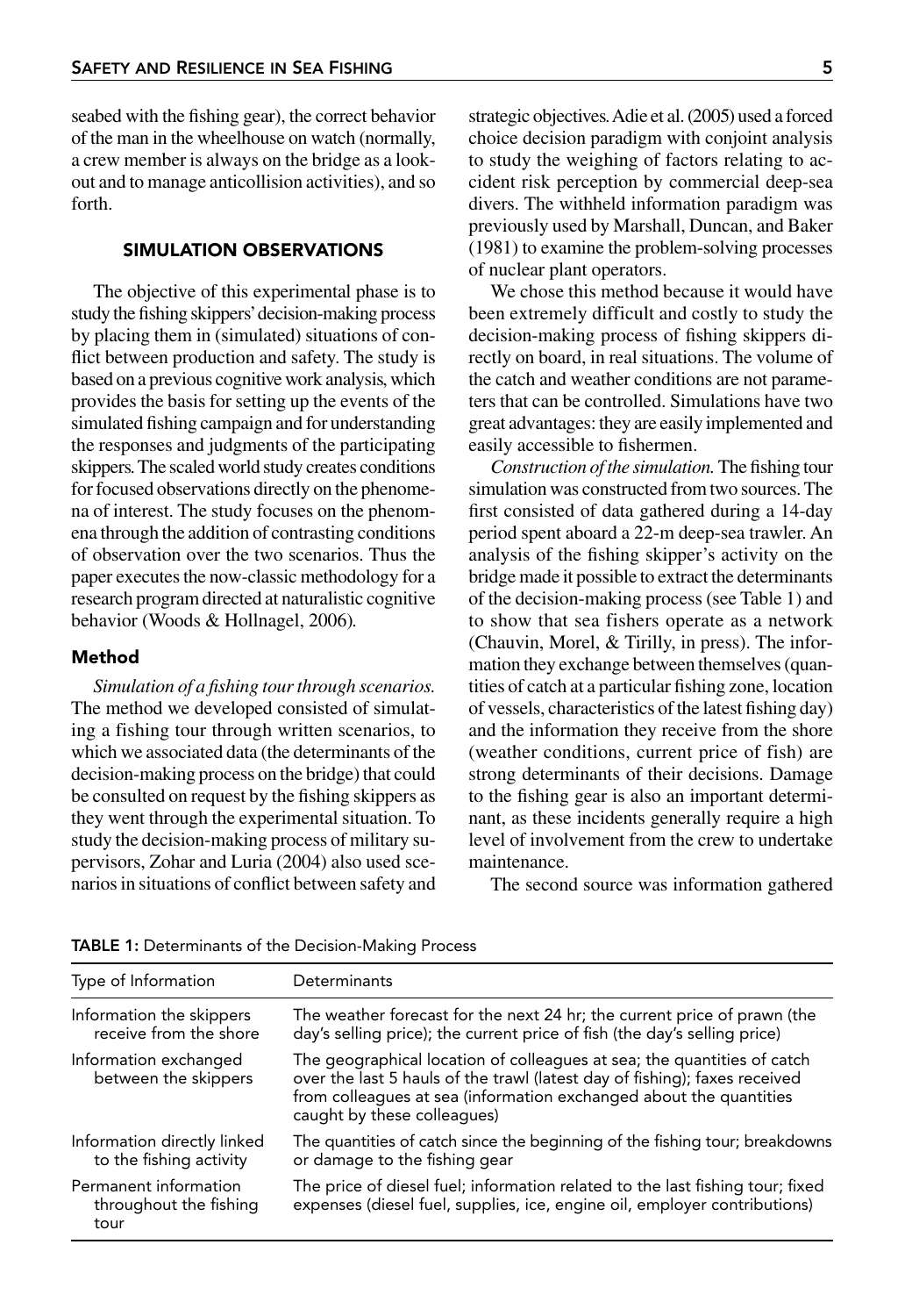from expert fishing skippers. These exchanges made it possible to adjust the data extracted from the period spent aboard and to arrive at a formal design for a realistic simulation, recreating the professional context in which the fishing skippers are required to make decisions.

The simulation took the shape of a realistic scenario, reproducing the typical pattern of a 14-day fishing tour in three highly frequented fishing zones in the South Ireland waters: Jones Bank, Labadie, and Small (see Table 2).

*Choice of two contrasted scenarios.* To enable the participants to make decisions in situations when production (quantities of catch) and safety (weather conditions) are in conflict, two contrasted scenarios were developed: SC1 involved very satisfying production returns and steadily worsening weather conditions during the entire fishing tour, and SC2 involved production returns below the vessel's cost-effectiveness threshold (in which the crew's wages are not guaranteed) and steadily worsening weather conditions during the entire fishing tour (identical to SC1).

SC1 and SC2 were designed so that the participants would make four decisions at specific stages of the fishing tour:

- $D = 0$ : leaving harbor, with the vessel situated near the Ouessant sea lane (SC\*.0);
- $D = 2$ : at the end of the 2nd day of fishing, with vessel situated on the Jones Bank (SC\*.1);

 $D = 6$ : at the end of the 6th day of fishing, with the vessel in the Labadie zone  $SC*.2$ ); and

 $D = 10$ : at the end of the 10th day of fishing, with the vessel on the Small Bank (SC\*.3).

At each of these four stages (SC\*.0, SC\*.1, SC\*.2, and SC\*.3) we assigned a given safety level directly linked to weather conditions. Both scenarios called for a similar, gradual worsening of weather conditions, reaching the limits of safety in SC\*.3. The definitions of the different safety levels were made by expert fishing skippers, so as to avoid any floor effect (see Table 3).

At each stage of the scenario, the participants could choose from among the following actions: (a) continue operations in the same fishing zone, (b) leave the fishing zone for another, (c) temporarily suspend the fishing activity, (d) return to harbor, or (e) other. For each of the four decisions, the participants had to justify their choice by completing the phrase "you made this decision because" with (a) "you felt you could handle the situation," (b) "the situation was becoming too dangerous for the crew," (c) "the situation was becoming too dangerous for the fishing gear," (d) "you felt you must bring in more catch," (e) "you were satisfied with your catch," or (e) "other (define)."

Table 4 presents the structure of the scenarios. *The participants.* Thirty-four fishing skippers (all males) aged 27 to 52 years (average  $=$  37.8

| Main Species                                                                    | Diversity <sup>a</sup> | Value/Ton<br>of Catch <sup>b</sup> | Geographical Location                                                                  | Characteristics<br>of the Water Site                                                     |
|---------------------------------------------------------------------------------|------------------------|------------------------------------|----------------------------------------------------------------------------------------|------------------------------------------------------------------------------------------|
|                                                                                 |                        |                                    | Jones                                                                                  |                                                                                          |
| Large prawn,<br>monkfish, cod,<br>hake, dab                                     | $+++$                  | $+ + + + +$                        | Most southerly position; 3<br>hr from Labadie, 8 hr from<br>Small, 12 hr from Ouessant | Strong swell in bad<br>weather. No prawn if<br>the swell is too great.                   |
|                                                                                 |                        |                                    | Labadie                                                                                |                                                                                          |
| Large prawn,<br>monkfish, dab                                                   | $++$                   | $+++++$                            | Central position; 3 hr from<br>Jones, 5 hr from Small, 15<br>hr from Ouessant          | Same as Jones                                                                            |
|                                                                                 |                        |                                    | Small                                                                                  |                                                                                          |
| Small prawn, plaice,<br>carrelet, small<br>whiting, skate,<br>monkfish, various | $+++++$                | $++$                               | Most northerly position; 5<br>hr from Labadie, 8 hr from<br>Jones, 20 hr from Ouessant | More sheltered than<br>Jones and Labadie<br>in bad weather. The<br>swell is less strong. |

TABLE 2: Characteristics of Fishing Zones

<sup>a</sup>On a scale of + (*least diverse*) to +++++ (*most diverse*). <sup>b</sup>On a scale of + (*least value*) to +++++ (*most value*).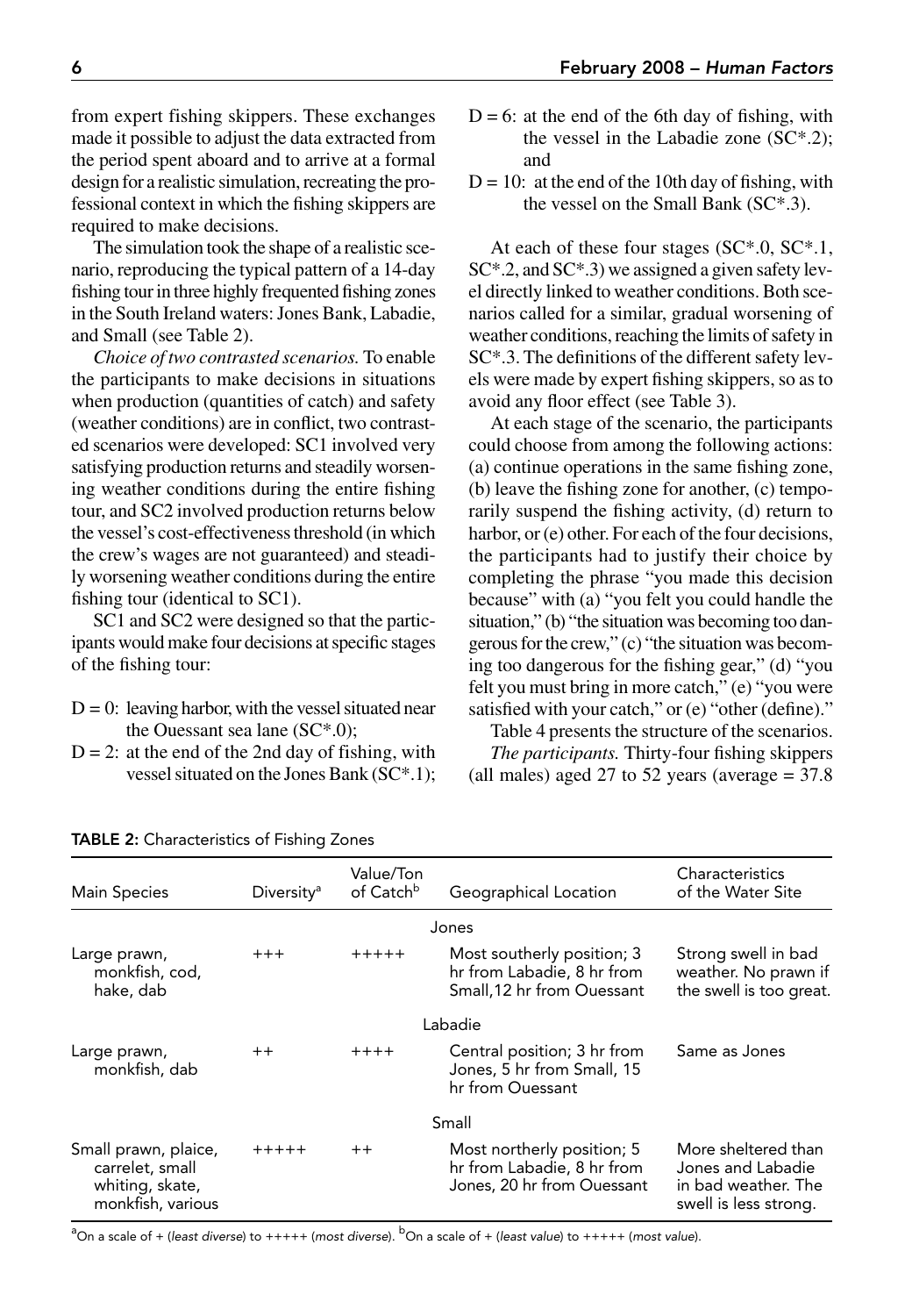|                                                      | Safety (1)        | Safety (2)        | Safety (3)            | Safety (4)                                      | Safety (5)                                          |
|------------------------------------------------------|-------------------|-------------------|-----------------------|-------------------------------------------------|-----------------------------------------------------|
|                                                      |                   |                   |                       |                                                 |                                                     |
| Wind force (bf)                                      | $<$ 3             | $3$ to $4$        | $4$ to 6              | $6$ to $8$                                      | >8                                                  |
| Visibility (NM)                                      | >10               | >10               | 3 < V < 10            | $<$ 3                                           | 0                                                   |
| Condition of the sea                                 | Calm to<br>slight | Slight            | Slight to<br>moderate | Moderate<br>to rough                            | Rough to<br>very rough                              |
| Height of swell (m)                                  | 0                 | Slight waves      | $2$ to $3$            | $3$ to 4                                        | >4                                                  |
| Actions recommended<br>by expert fishing<br>skippers | Fishing<br>action | Fishing<br>action | Fishing<br>action     | Momentary<br>interruption<br>or take<br>shelter | Momentary<br>interruption<br>or return to<br>harbor |

TABLE 3: Safety Levels Drawn Up by Expert Skippers

*Note.* bf = Beaufort Scale. NM = nautical miles.

years,  $SD = 6.65$  years) were selected. All of the participants were in command of 22-m deep-sea trawlers operating in the southern Ireland waters. The participants were equally divided between groups SC1 and SC2.

*Procedure.* The experiment took place in a Breton fishing company. The participants of both groups (SC1 and SC2) went through the simulation in turn, independently. In making their decisions, the participants could access the following information: (a) the data contained in the written instructions for each phase of the scenario (SC\*.0, SC\*.1, SC\*.2, SC\*.3): the quantities of catch since the beginning of the fishing tour, the geographical location of the vessel, and the stage of the fishing tour under consideration; and (b) data they could consult freely on a graphic interface developed in JAVA®. This interface was composed of interactive windows (see Figure 1), each corresponding to a determinant in the decision-making process (as identified during the time spent aboard a vessel and adjusted to the experiment's context with the assistance of expert fishing skippers; see Table 1).

By clicking on a heading, the participant opened

a window containing the information. To look up other information, he could close the window and click on another heading. Every mouse click made by the participants was saved in a text file. At the end of the experiment, the file thus generated allowed us to trace all the participants'data requests as well as the order of these requests.

Each participant went through a training phase, in order to ensure optimal use of the graphic interface during the simulation. Moreover, to avoid an "apprenticeship effect" when information was requested through the graphic interface, we programmed a random presentation of the headings on the screen each time a sequence was opened (i.e., in SC\*.0, SC\*.1, SC\*.2, and SC\*.3).

Once the simulation was over, the participants were asked to give a hierarchy of the determinants of the decision-making process (the determinants presented on the graphic interface) by order of importance. We compared their answers with the information consulted on the graphic interface. Last, a debriefing period with the participants provided us with additional elements to define the safety model and type of resilience characterizing this system.

Safety Levels Applied

| (Weather Conditions) | Safety Levels Applied          |
|----------------------|--------------------------------|
| At the<br>Moment     | Forecast for<br>the Next 24 hr |
| Safety (1)           | Safety (2)                     |
| Safety (2)           | Safety (3)                     |
| Safety (3)           | Safety (4)                     |
| Safety (5)           | Safety (5)                     |
|                      |                                |

| <b>TABLE 4:</b> Structure of the Scenarios |  |
|--------------------------------------------|--|
|--------------------------------------------|--|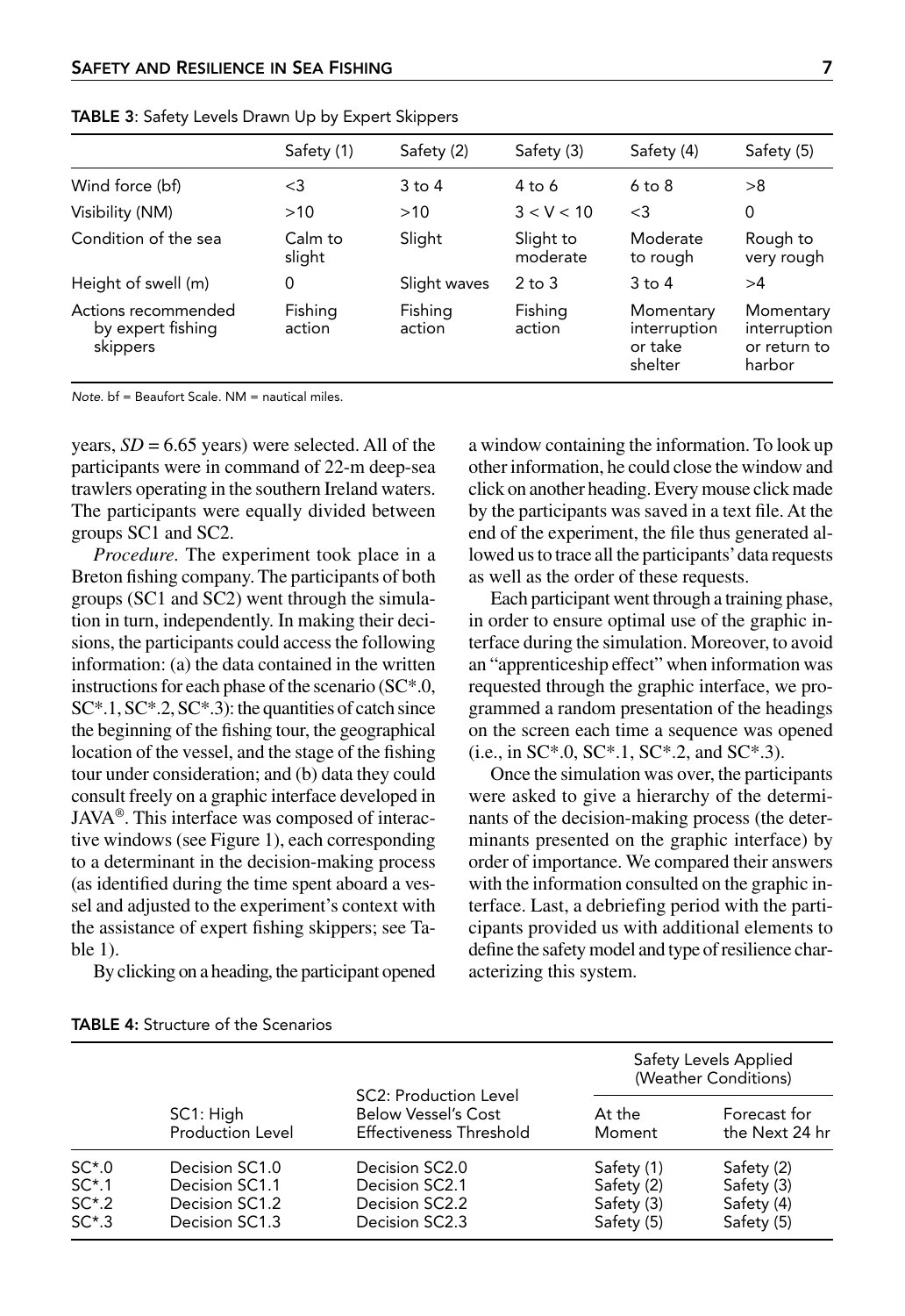

*Figure 1.* The graphic interface.

## Results

*Information consulted.*The most important determinants of the decision-making process were faxes from colleagues, location of colleagues at sea, quantities of catch over the latest day of fishing, and weather reports. Table 5 shows that in SC\*.0, 91% of participants made their decisions by combining only three determinants: faxes from colleagues and/or location of colleagues and/or weather reports. In SC\*.1, 91% of participants made their decisions by combining the same three determinants and adding a fourth: quantities of catch over the latest day of fishing. However, 41% considered only the initial combination of determinants observed in SC\*.0.

In SC\*.2, 82% of participants were still considering only the combination of four determinants observed in SC\*.1. In SC\*.3, the participants called up new decision-making determinants (though still associated with the four previously defined): current price of prawn, current price of fish, fixed expenses, and damage to the fishing gear. At this point in the scenario, the fishing tour was drawing to a close. Overall, the participants took into consideration the new determinants that generally enabled them to optimize the upcoming sale of their catch.

Table 5 also shows data on the consultation of the weather report determinant. We found that this determinant was not systematically taken into account for the first three decisions, but it remained very frequently consulted in SC\*.3 (during fishing in extreme conditions). Moreover, the hierarchy of determinants defined by the participants is very homogenous and reveals that the weather report occupied only the fifth place, after faxes from colleagues (first place), quantities of catch since the beginning of the tour (second place), location of colleagues (third place), and quantities of catch over the latest day of fishing (fourth place).

*Decisions in favor of maximum performance.*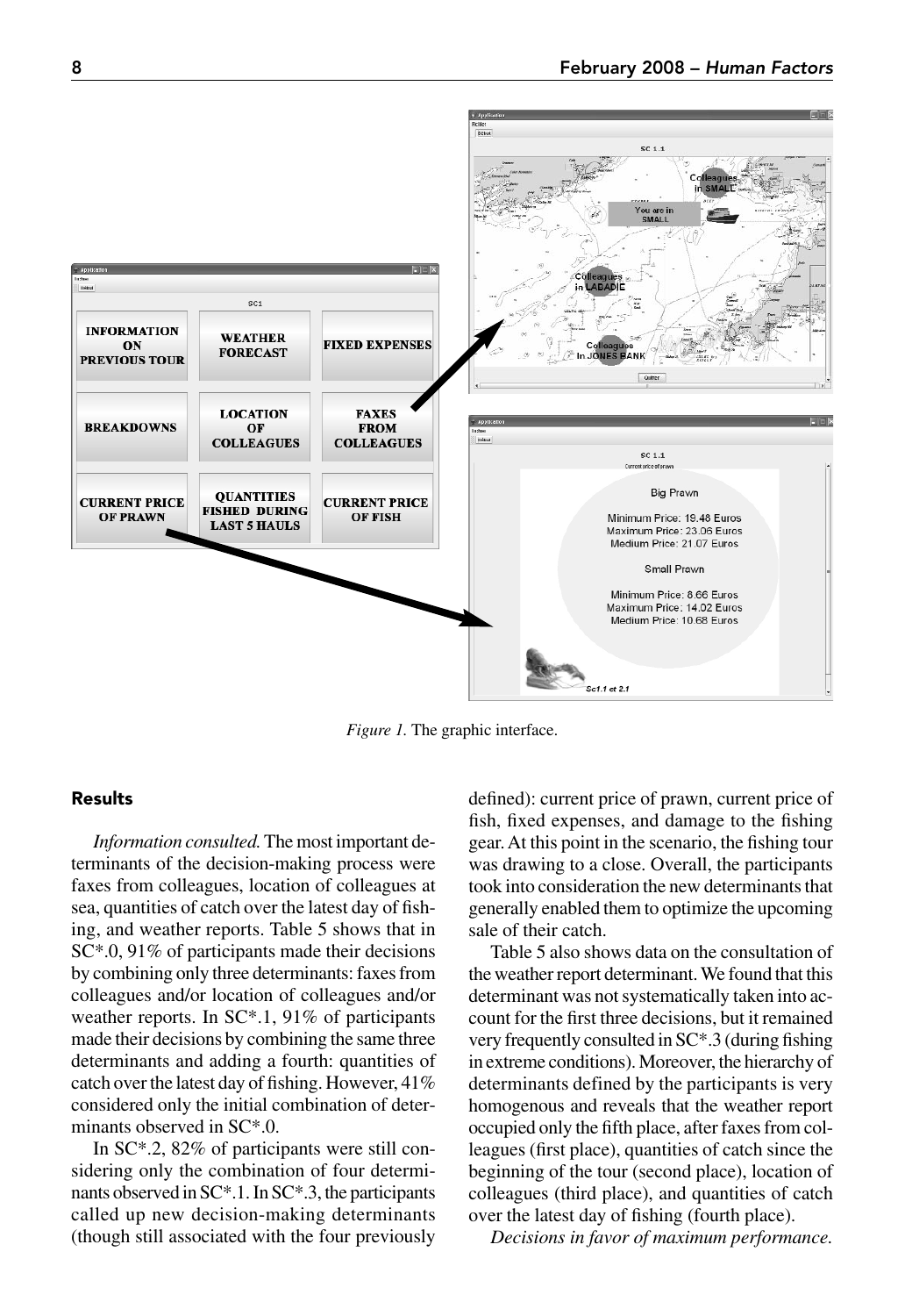|                                                                                                                          | $SC*0$                          |                                  | $SC*1$                       |                              | $SC*2$                       |                                 | $SC*3$                         |                         |
|--------------------------------------------------------------------------------------------------------------------------|---------------------------------|----------------------------------|------------------------------|------------------------------|------------------------------|---------------------------------|--------------------------------|-------------------------|
| nformation Consulted on the Graphic Interface                                                                            | 501                             | SC2                              | 501                          | SC2                          | <u>ნე</u>                    | SC2                             | SC <sub>1</sub>                | SC2                     |
| Fax from colleagues                                                                                                      |                                 | 17 (100%) 16 (94%)<br><b>97%</b> |                              | $13(76%)$ $16(94%)$<br>$85%$ |                              | $16(94%)$ $16(94%)$<br>$94%$    | $14(82%)$ $16(94%)$            |                         |
| ocation of colleagues                                                                                                    | $14(82%)$ 9                     | 9 (53%)                          | $10(59\%)$ $12(71\%)$<br>65% |                              |                              | $9 (53%)$ 10 (59%)<br>56%       | $12(71\%)$ 9 (                 | 9(53%)                  |
| Fax from colleagues] and [location of colleagues]                                                                        |                                 | $14(82%)$ 8 (47%)                |                              | $9(53%)$ 11 (65%)<br>59%     |                              | $9(53%)$ 10 (59%)<br>56%        | $12(71\%)$ 8 (47%)             |                         |
| Weather report                                                                                                           |                                 | 7 (41%) 7 (41%)<br>41%           | $10(59%)$ $9(53%)$           |                              |                              | $12(71\%)$ $12(71\%)$<br>$71\%$ | $15(88%)$ $16(94%)$<br>91%     |                         |
| s] and/or<br>Fax from colleagues] and/or [location of colleague<br>[weather report]                                      |                                 | $15(88%)$ $16(94%)$<br>$91%$     |                              | $6(35%)$ $8(47%)$<br>$41%$   |                              | 4 (24%) 4 (24%)<br>24%          |                                | $5(30%)$ 6 (35%)<br>32% |
| Fax from colleagues] and/or [location of colleagues] and/or<br>[weather report] and/or [quantities of catch]             | 15 (88%) 16 (94%)<br><b>91%</b> |                                  |                              | $14(82%)$ 17 (100%)<br>91%   | $13(76%)$ $15(88%)$<br>$82%$ |                                 | $3(18\%)$ 5                    | 5 (30%)                 |
| colleagues<br>and/or [weather report] and/or [quantities of catch]<br>Others + [fax from colleagues] and/or [location of | $2(12%)$ $1(6%)$<br>9%          |                                  | $3(18%)$ 0 (0%)              |                              | $5(30%)$ $1(6%)$<br>$18%$    |                                 | $14 (82%)$ $12 (71%)$<br>$76%$ |                         |
| Information on previous fishing tour                                                                                     | $2(12%)$ $1(6%)$                |                                  | 0(0%)                        | 0(0%)<br>೦%                  | $0(0\%)$ $0\%$               | 0(0%)                           | $2(12%)$ $1(6%)$<br>9%         |                         |
| Damage to the fishing gear                                                                                               | $0(0\%)$ $0(0\%)$               |                                  | $3(18%)$ 0 (0%)              |                              | $4(24%)$ $1(6%)$<br>15%      |                                 |                                | $4(24%)$ 2 (12%)<br>18% |
| Selling price of prawn                                                                                                   | $(0\%)$                         | 0(0%)<br>Ook                     | $0(0\%)$ $\frac{60}{10\%}$   | 0(0%)                        | $3(18%)$<br>9%               | 0(0%)                           |                                | $8(47%)$ 7 (41%)<br>44% |
| Auction prices                                                                                                           | 0(0%)                           | 0 (0%)<br>ೲ                      | $0(0\%)$                     | 0 (0%)<br>ೲ                  | 1(6%)                        | 0(0%)<br>3%                     | $11 (65%)$ $10 (60%)$<br>$62%$ |                         |
| Fixed expenses                                                                                                           | $(0\%)$                         | 0 (0%)<br>ಶಿಂ                    | $(0\%)$                      | 0 (0%)<br>0%                 | $(0\%)$                      | 0 (0%)<br>0%                    | 1(6%)                          | (0.00)<br>ೢ             |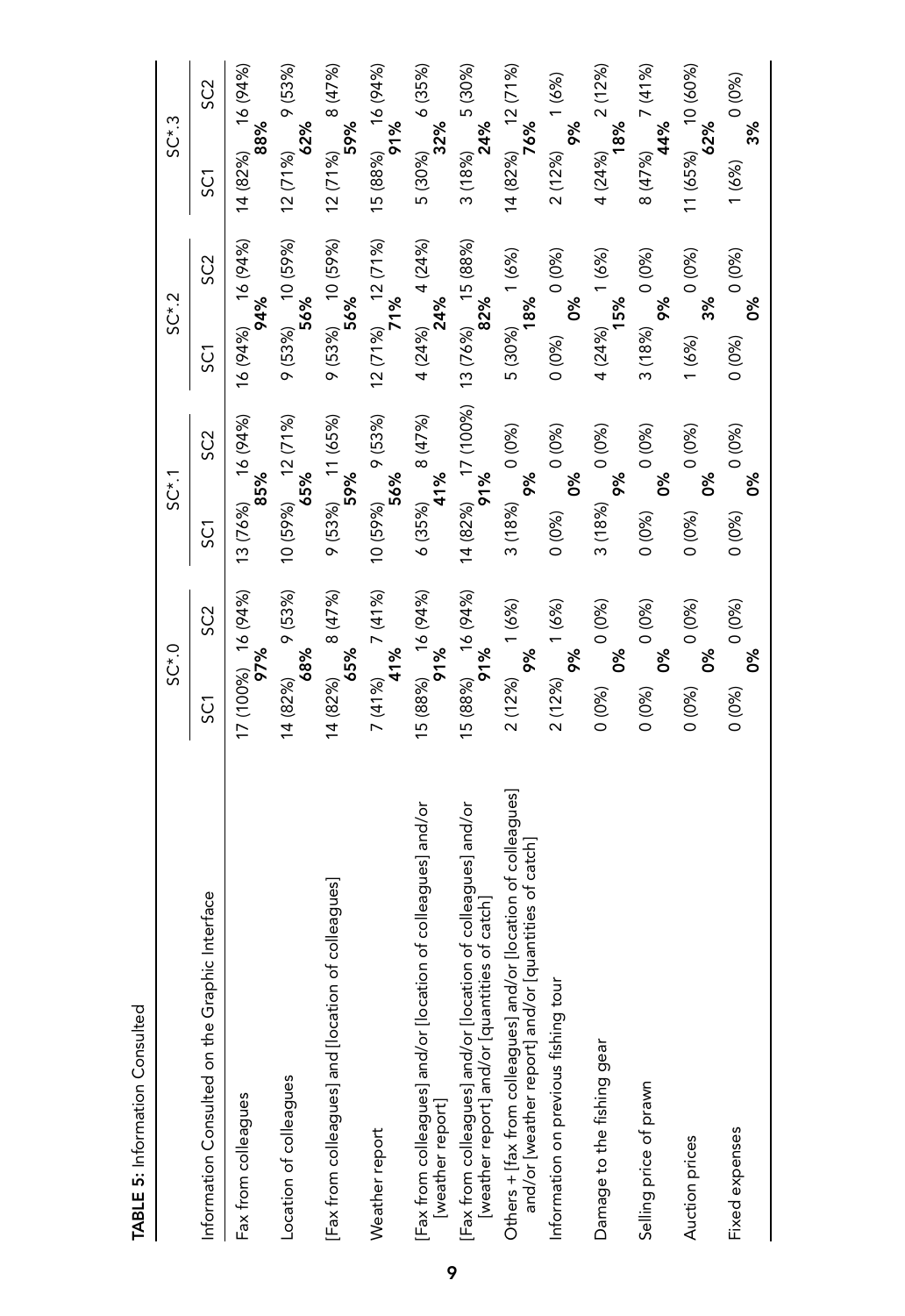Figure 2 presents the structure of decisions made at four key stages in the scenario: at Ouessant  $(SC*,0)$ , Jones  $(SC*,1)$ , Labadie  $(SC*,2)$ , and Small (SC\*.3). Each of these key stages represents a decision-making junction, characterized by the response modalities defined in the scenario. At each of these junctions, the expected gains and losses were estimated, enabling us to link the decision with the expected performance. Overall, it can be noted that the fishing skippers of the two groups (SC1 and SC2) tended to opt for the decision from which they expected the highest gains. The "suspend the fishing activity" and "return to harbor" modalities were never considered (except by a single fishing skipper in SC\*.3).

*Decisions made in extreme fishing conditions (SC\*.3).* Contrary to the results we expected, the fishing skippers in Group SC1 did not stop fishing but, rather, adopted a strategy aimed at maximum performance. Of the 34 skippers in both groups, 25 chose to leave a fishing zone because they hoped to increase their catch, and 8 decided to seek shelter, not so much because of rough weather as because of the risk of not catching anything more in Jones and Labadie (a heavy swell makes it difficult to catch species such as prawn). Their sheltering from bad weather was in fact a strategy designed to optimize production. Only 1 fishing skipper (in Group SC1) made the decision to return to port, not because of the weather but to optimize the sale of his catch (fewer vessels at an auction means a better price for the fish). Of the 25 fishing skippers who changed fishing zones, 23 went to Jones (52% in SC1, 48% in SC2) because they expected sizable profits from the move.

As in SC\*.0 and SC\*.2, both groups (SC1 and SC2) behaved in a similar manner concerning the decision to change or not change their fishing zone. Figure 3 reveals that a great majority of fishing skippers decided to change fishing zone rather than remain in the same zone,  $\chi^2(1, N = 33) = 13.36$ , *p* < .01. This decision was motivated by production objectives, as the reason given by 82% of fishing skippers was to fish more,  $\chi^2(1, N = 34) = 14.24$ ,  $p < 0.01$ . Finally, within this simulation, the sea fishermen never gave up on fishing, even in conditions beyond the safety limits, whether or not they had had a good catch since the beginning of the tour.

*Ecological validity of the simulation.* Several studies (e.g., in the field of automobile driving; Godley, Triggs, & Fields, 2002; Hoyes, Dorn, Desmond, & Taylor, 1996; Törnros, 1998) have shown that participants tend to take more risks in simulated situations than in real life. To reduce this effect, we constructed the simulation according to on-site observations during fishing tours and with the assistance of expert skippers. As a result, the scenarios were very realistic. Moreover, the vessel activity log drawn up from elements from fisheries during the last year (the very low number of vessels coming back to port in very bad weather conditions) confirms the risk-taking level observed in the simulation.

## DEBRIEFING PHASE

#### Method

*Participants.* Following the decision made in SC\*.3, we debriefed 8 of the 34 participants; of these, 6 had decided to go to Jones, 1 decided to go to Small, and 1 decided to return to port. We did not go beyond the  $N = 8$  participants interviewed because the information gathered was very homogenous.

*Material.* We used a questionnaire based on the theory of planned behavior (Ajzen, 1991, 2002) and which elaborated on the model of the one developed for vessel navigation by Chauvin, Letirand, and Delhomme (2007). This questionnaire included three types of questions:

- behavioral beliefs: Q1.1 "according to you, what are the advantages of (Option 1/Option 2)?"; Q1.2: "according to you, what are the disadvantages of (Option 1/Option 2)?";
- normative beliefs: Q2.1: "according to you, who would approve your decision to...?"; Q2.2: "according to you, who would disapprove your decision to...?"; Q2.3: "according to you, who would make the same decision?"; Q2.4: "according to you, who would not make the same decision?"; and
- control beliefs: Q3.1: "according to you, what led you to make this decision?"; Q3.2: "according to you, what could keep you from making this decision?"

The two options under consideration were the decision in  $SC^*$ .3 (Option 1) and going back to port (Option 2).

*Procedure.*The questionnaire was successively filled out by the 8 participants in the presence of the experimenter. This face-to-face meeting opened the way for numerous open exchanges between the two parties.

#### Results

#### *Implementing expert risk reduction strategies.*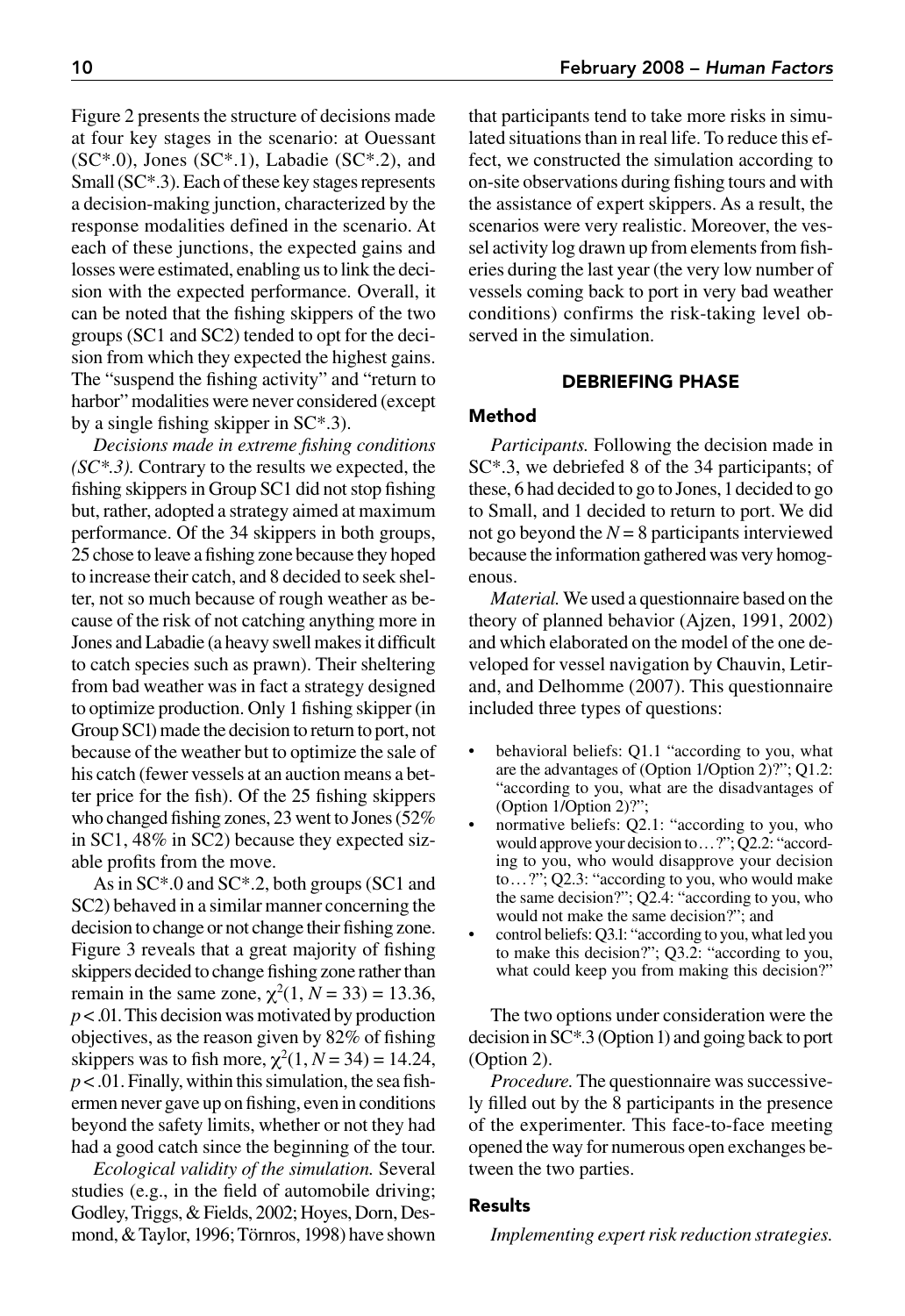

Safety levels applied : at the moment

\*\* Safety levels : forecast for the next 24 hours

*Figure 2.* Structure of decisions at each of the four key points.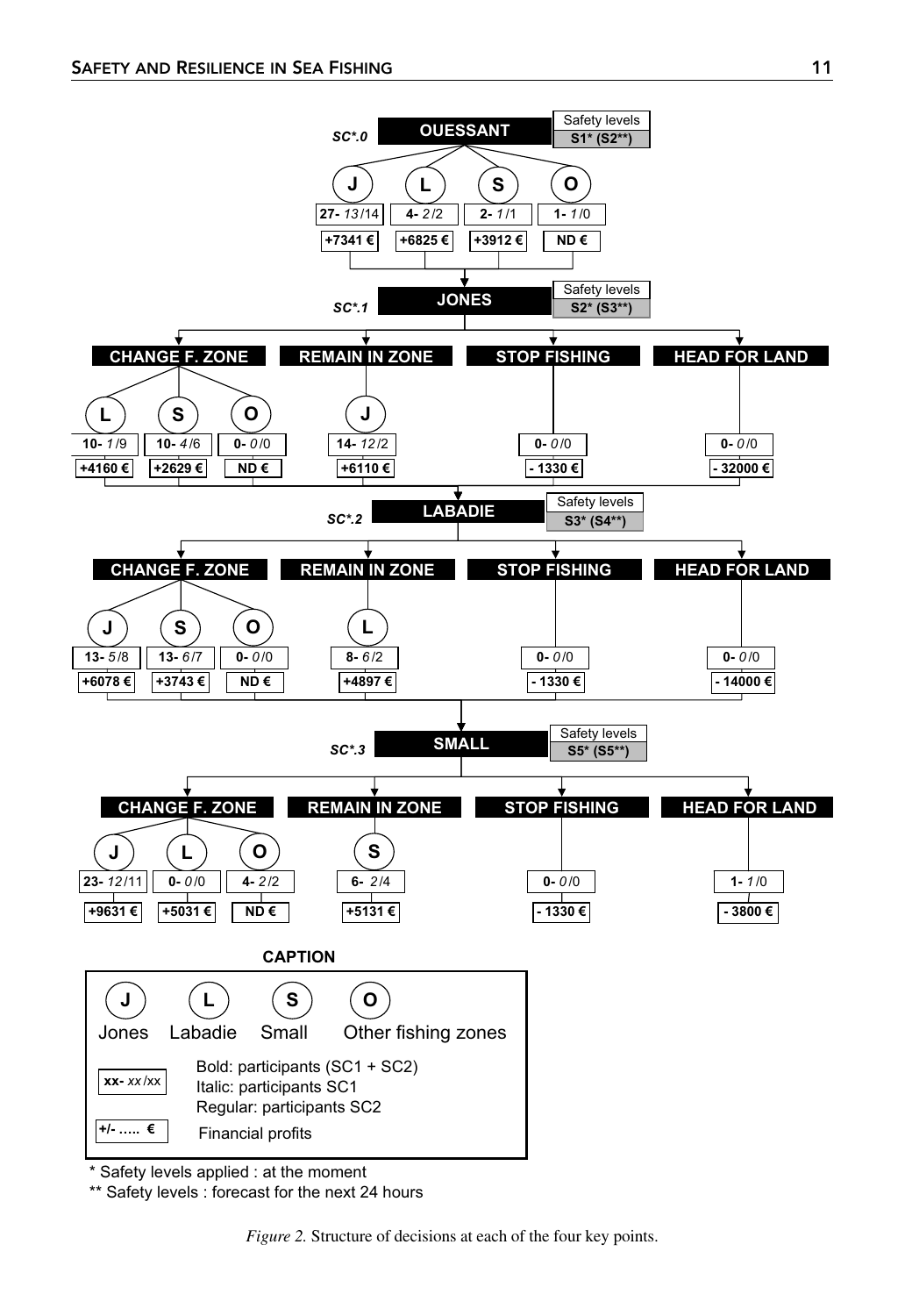

*Figure 3.* Choices and motivations of the decision in SC\*.3.

Fishing skippers are assumed to be rational, nonsuicidal people. Consequently, if they continue fishing in conditions well beyond the safety limits, it is only possible through a high level of expertise on the part of the skipper, associated with the use of risk-reducing strategies. The most common of these consists in "heaving-to" the fishing vessel when the swell and wind force prevent the skippers from performing normal trawl hauls at their chosen course and speed. By fishing "hoveto," the skippers compromise with the storm by keeping the bow of their vessel in an optimal position in relation to the swell and the wind. The engine power of the vessels must also be adjusted to guarantee a speed allowing the crews to continue their work on deck in spite of extreme conditions.

The "heave-to" strategy is associated with another, consisting of choosing to fish over sandy sea bottoms in order to limit the risk of hooking the fishing gear on rocks or on other undersea elements. In extreme conditions, "hooking-on" can be enough to lose a vessel. This shows, more than anything else, how much the safety of the crew and vessel depends on the fishing skippers' ability to deal with the elements, however hostile. During the period spent aboard a trawler for the purposes of this study, the skipper made the decision to continue fishing during a full-blown storm (west wind force 11 on the Beaufort Scale – 56–63 knots), swell > 5 m). In spite of these extreme conditions, the skipper managed to continue his fishing effort and avoid accidents, though taking considerable risks.

When weather conditions no longer allow vessels to continue fishing, the skippers can adopt two other strategies. The first is to persist in their choice

of a fishing zone. Some skippers prefer to "heaveto" and wait for an easing of weather conditions, so as to be more quickly in position to begin fishing again. The second consists in momentary changes in fishing zones. In this case, skippers choose to head for more sheltered fishing areas (closer to the shore or over shallower depths); they are willing to use up more diesel fuel to gamble for a bigger catch. When weather conditions become "acceptable" once more, they generally return to their original zone. One of the advantages of this strategy is to allow the crews to rest while the vessel is under way. (We also observed that in bad weather conditions, fishing skippers tend to lengthen the average time of a trawl haul, to give the crew longer rest periods.) All these strategies necessarily depend on the skippers' experience, skill, and know-how.

*Fishing skippers: Sole deciders on board.*When the skippers were asked "who would approve/ disapprove your decision in SC\*.3?" it clearly appeared that the skippers were the sole deciders on board. Consequently, the others actors (crew, company) could only approve them (except if their decision turned out to be counterproductive). The question "what could stop you from continuing fishing?" summarizes in itself all our findings, because all 7 skippers who decided to continue fishing answered, "no one." The same type of behavior can be found in small companies, in which the director is usually the sole decider.

*Stop fishing: Only for a valid reason.* Even if the decision to stop fishing could present advantages for the crews (reduction in fuel consumption, time lag between the vessels coming in to auction, decrease of damage from bad weather), the disadvantages were perceived as more important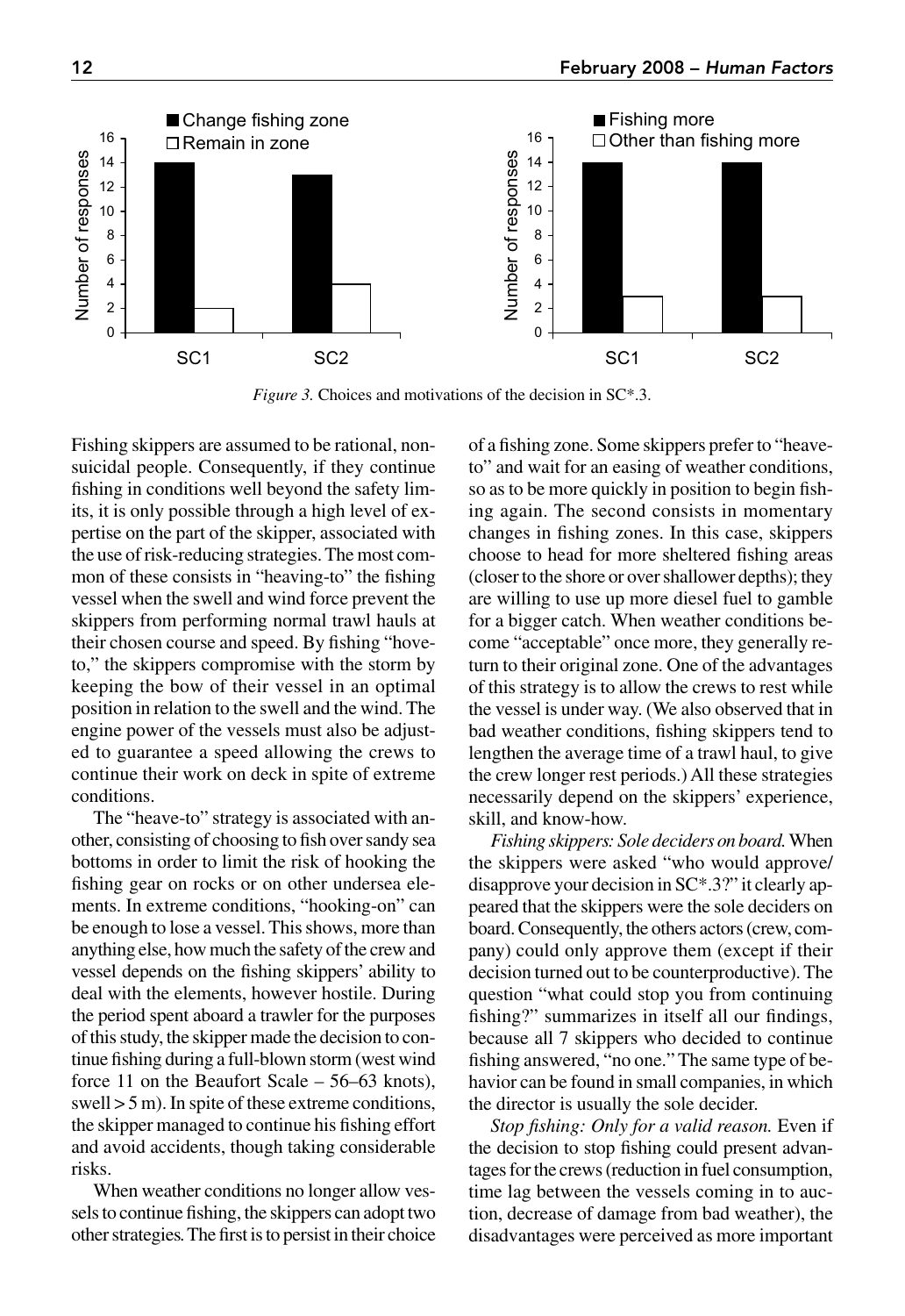and of greater consequence. For 6 of the 8 skippers interviewed, a decision to stop in SC\*.3 implied the sacrifice of 2 fishing days and, therefore, of an important percentage of their income. Weather conditions and/or breakdowns could represent valid reasons for skippers to stop fishing.

*Decisions motivated by cost-effectiveness.*The 7 fishing skippers who decided to continue their fishing action in Jones and Small were led to do so by the characteristics of the fishing zone and their desire to make a profit. The single skipper who decided to return to harbor (Group SC1) was motivated not by safety criteria but by the prospect of a better sale of his catch.

*Metarules shared by every skipper of a fleet.* To the question "who would do as you did?" the fishing skippers answered that all their colleagues working aboard the same type of vessel would have made the same decisions. In fact, the majority were unable to tell us who would have decided otherwise.

#### GENERAL DISCUSSION

## Resilience: An Innate Quality of Risky, Reputedly Hazardous Systems

These results show that the deciders of the seafishing system are independent actors; they are alone in making decisions on board, and safety depends entirely on their decisions. Repeated exposure to risks creates in these sailors an adaptive know-how regarding safety, much closer to the definition of resilience than to a totally rational attitude. Although the best safety response would be to stop fishing in borderline conditions, the resilient response is to go on, and develop survival skills, according to the situation.

This willingness to take risks is actually based on genuine craft-style knowledge of resilience, centered on a familiarity with the environment and the ability to anticipate the changes both of this environment and of one's own skill, thus achieving permanent and favorable adequacy.

The present study is consistent with a series of other studies of high-risk activities. Amalberti and Deblon (1992) pointed out the exceptional skills to be found in fighter pilots, who constantly orient the situation in which they are about to place themselves as a function of the perception of their own ability to manage these situations (status of the context, previous results in comparable situations, flight fatigue, etc.).

Ranson et al. (1996) found that experienced practitioners (whitewater paddlers) were constantly seeking information (information-hungry behavior) to assess the changing hazards relating to their ability to manage and control upcoming hazards (e.g., whether the paddlers rested or tired; the ability to recover if a paddler spills; how the hazards of a particular run relate to the variation in skills among a team of paddlers). Anticipating the evolution of hazards is a key ingredient, and an accurate evaluation of one's own abilities in context is another. Both are difficult cognitive skills, and both can be enhanced even for an experienced operator – the second of the two being the most difficult to achieve and to assist.

It is obvious that professions in which risk taking is great and frequent encourage the acquisition of such skills, which in turn further increase the risk taking (metaknowledge effect). However, it is extremely difficult to help an operator to acquire these skills without exposing him or her to risks. This was one of the conclusions made of the failure of electronic copilot programs on fighter planes. Very good assistance equipment designed for controlled risk taking is mainly very good at helping pilots who are already experts and familiar with risk (Amalberti & Deblon, 1992).

The most frequently recurring requests of expert fishers are not for more regulations but the opposite: They want new means of staying at sea in unfavorable conditions (e.g., GPS equipment allowing more visibility of surrounding sea traffic, various electronic devices). It is a burning and even an ethical question in the field of ergonomics: Should a sector's request for help in optimizing production be satisfied, or should this request be denied because of the paradoxical consequences of added risk-taking, which would be the result of a successful joint assistance?

The fishing system is able to cope with unanticipated perturbations. In this way, this system is safer than average for these exceptional conditions, even if this result is relative and the system suffers more accidents overall as it exposes itself to more risks. To manage the risks, sea fishers rely almost exclusively on a specific form of safety: managed safety  $(S_M)$  or resilience. Going back to the definition of resilience suggested by Hollnagel and Woods (2006), "the ability to manage unexpected events" (p. 329) (before, during, and after), we find that this form of safety is very different from the form which has been, and is still,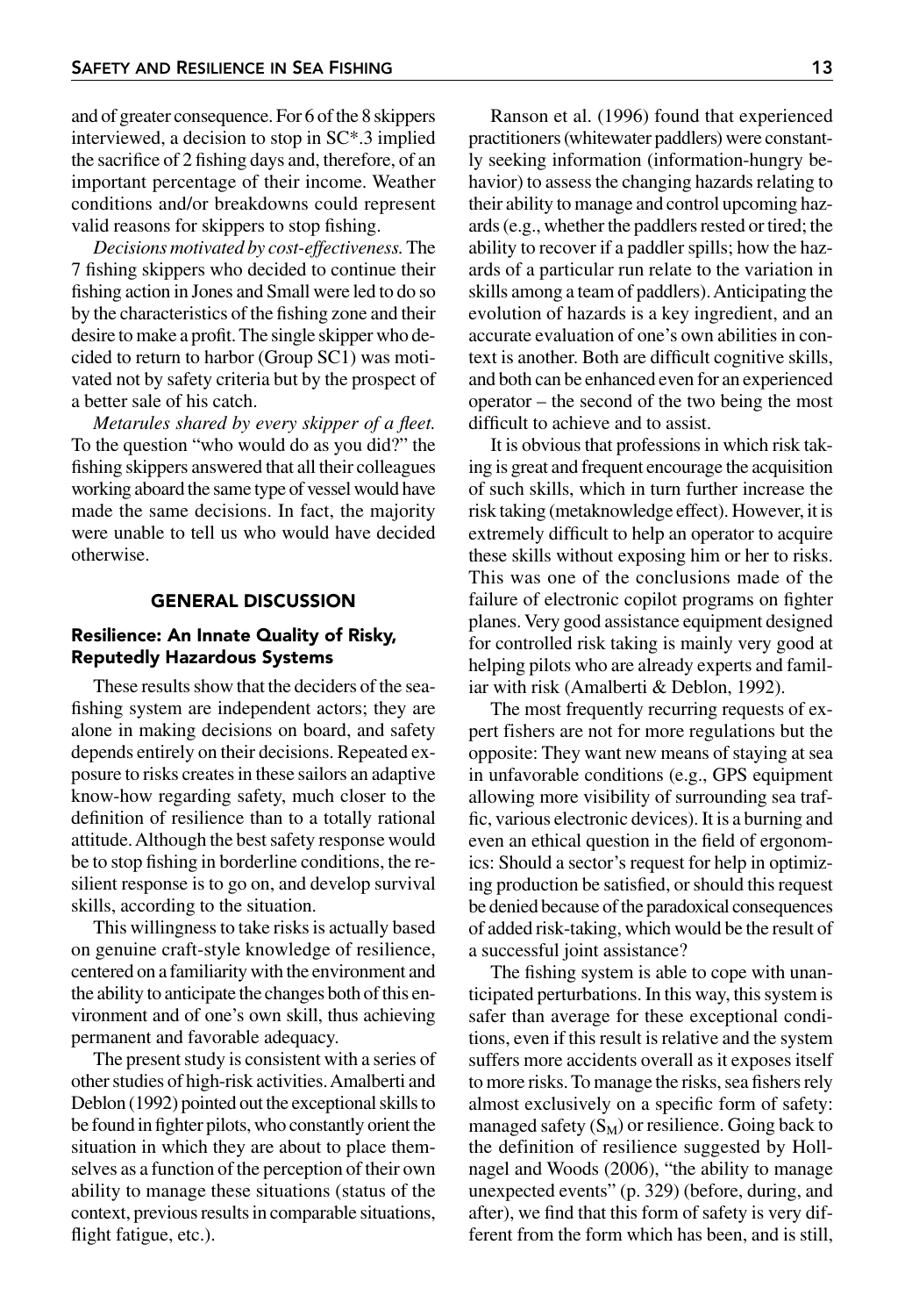implemented to guarantee the safety of complex systems: safety through constraints (prohibitions and protections), or  $S_C$ . Consequently, a system's total (or observed) safety necessarily integrates both forms of safety, but definitely not on an equal footing. We postulate the following equation:

Observed Safety =  $[S_C + S_M]$ .

Within the framework of the fishing system under scrutiny, constrained safety  $(S_C)$  is almost nonexistent. This first level of resilience constitutes a dynamic coupling between  $S_C$  and  $S_M$ , relying mainly on the autonomy of fishing skippers and, therefore, on  $S_M$ . Here, resilience constitutes an innate property of the basic craftsmanship system but is unable in itself to provide a high safety level (or observed safety; see Table 6).

Observed Safety =  $[s_c + S_M]$ , safety level:  $10^{-3}$ 

## Can the Fishing System be Made Safer Through Constrained Safety  $(S_C)$ ?

The fishing system has reached an economic balance, but this balance is unstable because of the growing scarcity of the resource, added to increasing regulatory restrictions. These economic constraints force fishers to optimize their fishing activity if they wish to retain a high income, and they quickly reach the limits of authorized quotas. This strategy drives them to ever-greater risks. Inevitably, at this game, some win and some lose, and any one of them can sooner or later become "the loser." If their activity is to be rendered safer, the benchmark strategy in any industry would take the form of prohibiting risk taking (Amalberti, Auroy, Berwick, & Barach, 2005). This would cause considerable disturbance in the profession, which might not hold up under the strain (Amalberti, 2006). Moreover, the expertise that is gained

with exposure to dangerous situations would gradually disappear, taking resilience with it.

Ultimately, the discussion on managed safety, overall safety, and local "resilience" brings us back to the most basic conceptual issue about resilience: often, the word *resilience* is used to refer to first-order adaptive capacity when it should more properly be reserved for second-order adaptive capacity: the way in which one can modulate adaptive capacity as the situations change beyond what one is normally able to handle (Csete & Doyle, 2002; Woods, 2006b; Woods, Wreathall, & Anders, 2006).

### **CONCLUSION**

The process of making systems safer always leads to a considerable increase in constrained safety  $(S_C)$ , to the detriment of self-managed safety  $(S_M)$ .

Observed Safety =  $[Sc + s_M]$ .

Unfortunately, this increase is almost always to the detriment of the resilient, adaptive ability of the system. As it becomes safe, the system also becomes rigid.

One research question remains open: the compatibility of the two types of safety, constrained on one hand, self-managed on the other. Future research will have to define a method through which a complementary vision of these two approaches could be created.

Some avenues of research are already open: the adoption of a proactive point of view, training on simulators to cultivate resilience, proceeding within the limits of a well-regulated work domain where operators still retain some autonomy rather than by strict protocol-type guidelines (free flight), and rethinking the evaluation of risks by taking a

| Safety Level                                               | Model of                                                                                          | Model of                                                                | Criteria for                                                                             | Who Is in Charge of                                                                          |
|------------------------------------------------------------|---------------------------------------------------------------------------------------------------|-------------------------------------------------------------------------|------------------------------------------------------------------------------------------|----------------------------------------------------------------------------------------------|
|                                                            | <b>Success</b>                                                                                    | Failure                                                                 | Resilience                                                                               | Organizing Resilience?                                                                       |
| Sea-fishing<br>$industry =$<br>ultraperform-<br>ing system | Quest of maximum<br>performance<br>depending on the<br>skill of independent<br>operational actors | Fatalism<br>Low skill/<br>know-how<br>Uncontrollable<br>outside factors | Skill/know-how<br>Expertise<br>Efficient tools<br>and means of<br>production<br>"Grants" | Operational actors<br>organized as a network<br>Vessel owners<br><b>Political structures</b> |

TABLE 6: Characteristics of Resilience in the Sea-Fishing System According to Amalberti (2006)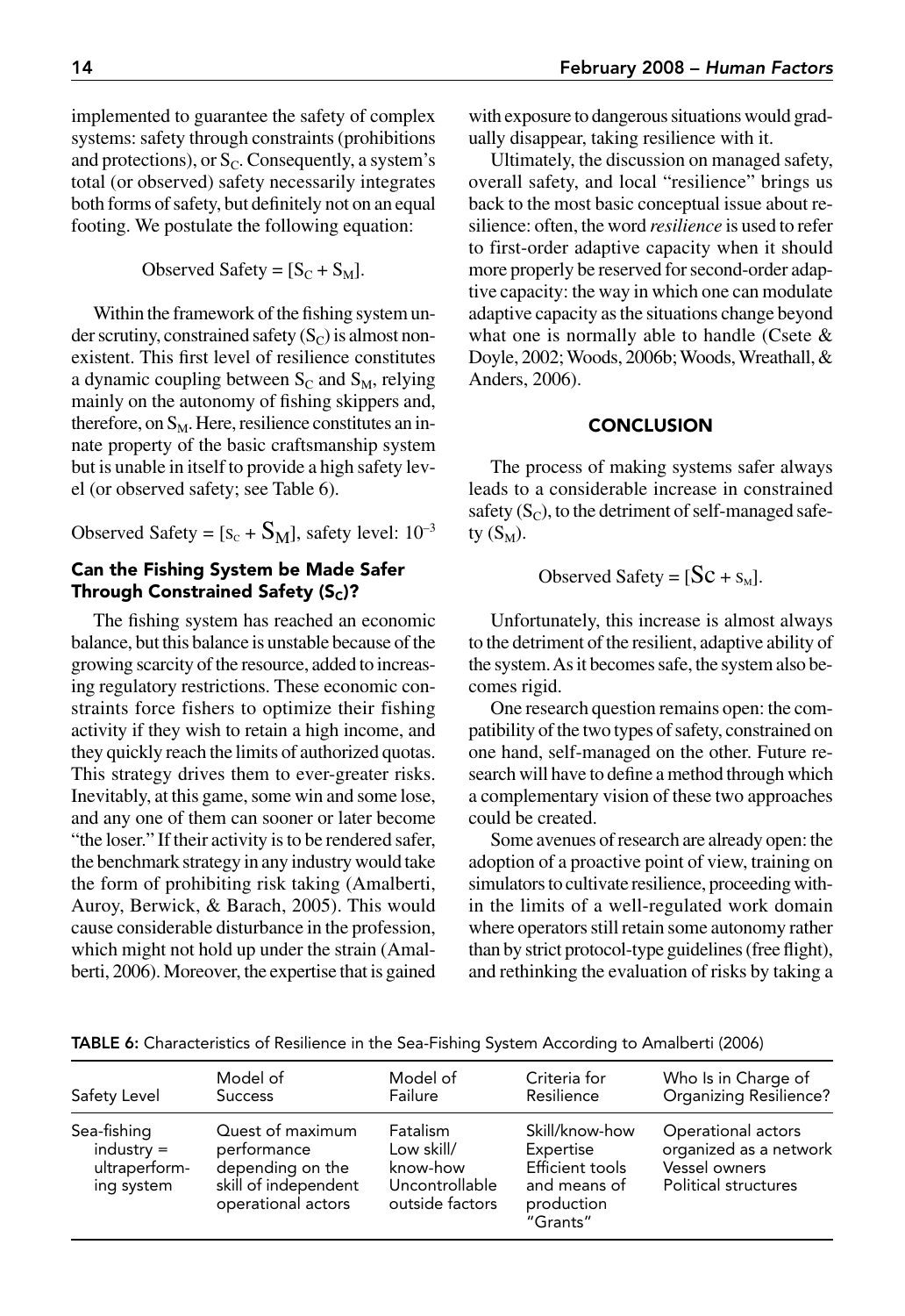new look at improbable scenarios (which are currently left aside).

None of these has yet proven its status as a new approach regarding safety-improving actions for risky systems.

### REFERENCES

- Adie, W., Cairns, J., Macdiarmid, J., Ross, J., Watt, S., Taylor, C. L., et al. (2005). Safety culture and accident risk control: Perceptions of professional drivers and offshore workers. *Safety Science, 43,* 131–145.
- Ajzen, I. (1991). The theory of planned behavior*. Organizational Behavior and Human Decision Processes, 50,* 179–211.
- Ajzen, I. (2002). Perceived behavioral control, self-efficacy, locus of control, and the theory of planned behavior. *Journal of Applied Social Psychology, 32,* 665–683.
- Amalberti, R. (2001a). *La conduite de systèmes à risques* [Controlling risky systems]. Paris: Presses Universitaires de France.
- Amalberti, R. (2001b). The paradoxes of almost totally safe transportation systems. *Safety Science, 37,* 109–126.
- Amalberti, R. (2006). Optimum system safety and optimum system resilience: Agonist or antagonists concepts? In E. Hollnagel, D. D. Woods, & N. Leveson (Eds.), *Resilience engineering: Concepts and precepts* (pp. 238–256). Aldershot, UK: Ashgate.
- Amalberti, R., Auroy, Y., Berwick, D., & Barach, P. (2005). Five system barriers to achieving ultrasafe health care. *Annals of Internal Medicine, 142,* 756–764.
- Amalberti, R., & Deblon, F. (1992). Cognitive modelling of fighter aircraft's control process: Astep towards intelligent onboard assistance system.*International Journal of Man-Machine Studies, 36*, 639–671.
- Billings, C. (1997). *Aviation automation: The search for a human-centered approach.* Mahwah, NJ: Erlbaum.
- Chauvin, C., & Le Bouar, G. (2007). Occupational injury in the French sea fishing industry: A comparative study between the 1980s and today. *Accident Analysis and Prevention, 39,* 79–85.
- Chauvin, C., Letirand, F., & Delhomme, P. (2007). Social-cognitive correlates of decision-making in a dynamic situation of interaction. *Le Travail Humain, 70,* 33–65.
- Chauvin, C., Morel, G., & Tirilly, G. (in press). The use of information and communication technology in the sea fishing industry*. Behaviour and Information Technology.*
- Cook, R., & O'Connor, M. (2005). Thinking about accidents and systems. In H. R. Manasse & K. K. Thomson (Eds.), *Improving medication safety* (pp. 73–87). Bethesda, MD: American Society of Health-System Pharmacists.
- Csete, M. E., & Doyle, J. C. (2002). Reverse engineering of biological complexity. *Science, 295,* 1664–1669.
- Cyrulnik, B. (2001). *Les vilains petits canard* [Ugly ducklings]*.* Paris: Odile Jacob.
- Dominguez, C. O., Flach, J. M., McDermott, P. L., McKellar, D. M., & Dunn, M. (2004). The conversion decision in laparoscopic surgery: Knowing your limits and limiting your risks. In K. Smith, J. Shanteau, & P. Johnson (Eds.), *Psychological investigations of competence in decision making* (pp. 7–39). Cambridge, UK: Cambridge University Press.
- Flin, R. (2006). Erosion of managerial resilience: Vasa to NASA. In E. Hollnagel, D. D. Woods, & N. Leveson (Eds.), *Resilience engineering: Concepts and precepts*(pp. 208–219). Aldershot, UK: Ashgate.
- Food and Agriculture Organization. (2001). *Safety at sea as an integral part of fisheries management* (Circ. No. 996). Rome: Author.
- Godley, S. T., Triggs, T. J., & Fields, B. N. (2002). Driving simulator validation for speed research. *Accident Analysis and Prevention, 34,* 589–600.
- Hetherington, C., Flin, R., & Mearns, K. (2006). Safety in shipping: The human element. *Journal of Safety Research, 37,* 401–411.
- Hoc, J. M., & Amalberti, R. (2007). Cognitive control dynamics for reaching a satisficing performance in complex dynamic situations. *Journal of Cognitive Engineering and Decision Making, 1,* 22–55.
- Hollnagel, E., & Woods, D. D. (1983). Cognitive system engineering: New wine in new bottles. *International Journal of Man-Machine Studies, 18,* 583–600.
- Hollnagel, E., & Woods, D. D. (2006). Epilogue: Resilience engineering precepts. In E. Hollnagel, D. D. Woods, & N. Leveson (Eds.), *Resilience engineering: Concepts and precepts* (pp. 326–337). Aldershot, UK: Ashgate.
- Hollnagel, E., Woods, D. D., & Leveson, N. (Eds.). (2006). *Resilience engineering: Concepts and precepts.* Aldershot, UK: Ashgate.
- Hoyes, T. W., Dorn, L., Desmond, P. A., & Taylor, R. (1996). Risk homeostasis theory, utility and accident loss in a simulated driving task. *Safety Science, 22,* 49–62.
- International Labour Office. (1999, December). *Safety and health in the fishing industry: Report for discussion at the Tripartite Meeting on Safety and Health in the Fishing Industry*. Geneva, Switzerland: Author.
- Kaplan, I. M., & Kite-Powell, H. L. (2000). Safety at sea and fisheries management: Fishermen's attitudes and the need for co-management. *Marine Policy, 24,* 493–497.
- Klein, G., & Zsambok, C. E. (Eds.). (1997). *Naturalistic decision making.* Mahwah, NJ: Erlbaum.
- Marine Accidents Investigation Branch. (1995). *Marine Investigation Branch—Safety digest summary* (No. 2/95). London: Department of the Environment, Transport and the Regions.
- Marshall, E. C., Duncan, K. D., & Baker, S. M. (1981). The role of withheld information in the training of process plant fault diagnosis. *Ergonomics, 24,* 711–724.
- Morel, G. (2005). *Analyse des abordages impliquant des navires de pêche: Première phase* [Collision accident analysis involving fishing vessels: First phase]*.* Lorient, France: University of South Brittany, Ergonomics and Safety of Maritime Activities Laboratory.
- Morel, G. (2006). Description of the actual mode of operation of fishing units: Amajor phase of the sociotechnical approach of collision risk management. In R. N. Pikaar, E. A. P. Koningsveld, & P. J. M. Settels (Eds.), *Proceedings of the International Ergonomics Association Symposium* (pp. 3925–3931). Amsterdam: North-Holland/Elsevier.
- Morel, G. (2007). *Analyse des abordages impliquant des navires de pêche: Deuxième phase* [Collision accident analysis involving fishing vessels: Second phase]*.*Lorient, France: University of South Brittany, Ergonomics and Safety of Maritime Activities Laboratory.
- Morel, G., & Chauvin., C. (2006). A socio-technical approach of risk management applied to collisions involving fishing vessels*. Safety Science, 44,* 599–619.
- Perrow, C. (1999). *Normal accidents: Living with high risk technologies.* New York: Basic Books.
- Ranson, D. S., Patterson, E. S., Kidwell, D. L., Renner, G. A., Matthews, M. L., Corban, J. M., et al. (1996). Rapid Scout: Bridging the gulf between physical and virtual environments. In *Proceedings of the Special Interest Group on Computer-Human Interaction (SIGCHI) Conference on Human Factors in Computing Systems: Common Ground* (pp. 442–449). New York: Association for Computing Machinery Press.
- Rasmussen, J. (1986). *Information processing and human-machine interaction.* Amsterdam: North Holland/Elsevier.
- Reason, J. (1990). *Human error.* Cambridge, UK: Cambridge University Press.
- Swain, A. D. (1964). *Technique for human error rate prediction* (Rep. SC.R.64.1338). Albuquerque, NM: Sandia Laboratories.
- Törnros, J. (1998). Driving behaviour in a real and a simulated road tunnel—A validation study. *Accident Analysis and Prevention, 30,* 497–503.
- Wang, J., Pillay, A., Kwon, Y. S., Wall, A. D., & Loughran, C. G. (2005). An analysis of fishing vessel accidents. *Accident Analysis and Prevention, 37,* 1019–1024.
- Westrum, R. (2006). All coherence gone, New Orleans as a resilience failure. In E. Hollnagel & E. Rigaud (Eds.), *Proceedings of the 2nd Resilience Engineering Symposium* (pp. 333–341). Paris: Mines Paris Les Presses.
- Woods, D. D. (1987). Commentary: Cognitive engineering in complex and dynamic worlds. *International Journal of Man-Machine Studies, 27,* 571–585.
- Woods, D. D. (2005). Creating foresight: Lessons for enhancing resilience from *Columbia.* In W. H. Starbuck & M. Farjoun (Eds.), *Organization at the limit: NASA and the Columbia disaster* (pp. 289–308). Malden, MA: Blackwell.
- Woods, D. D. (2006a). Essential characteristics of resilience. In E. Hollnagel, D. D. Woods, & N. Leveson (Eds.), *Resilience engineering: Concepts and precepts* (pp. 19–30). Aldershot, UK: Ashgate.